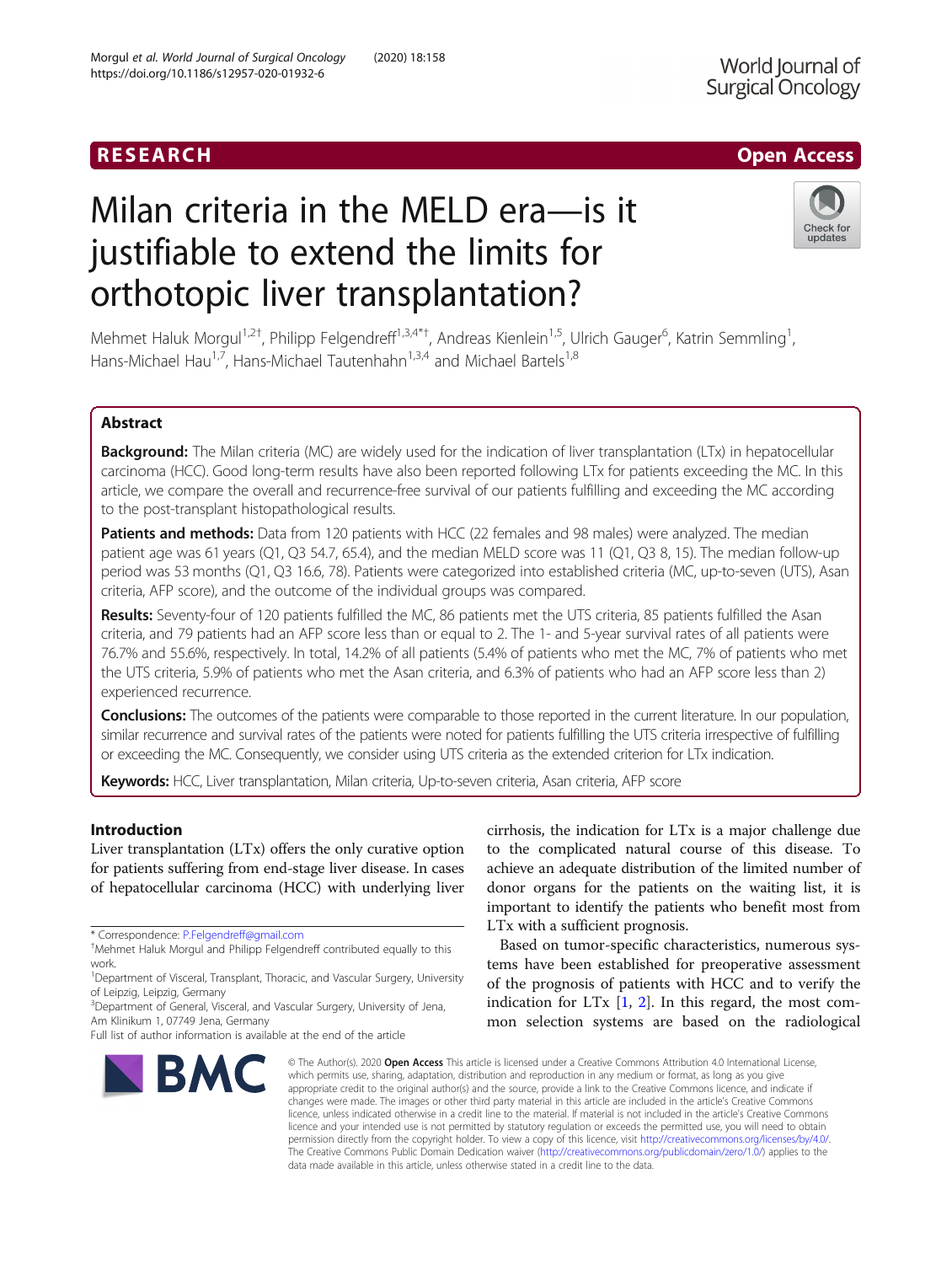characterization of HCC tumors. Worldwide, the Milan criteria (MC) are a well-known and widely accepted algorithm for the indication of LTx in patients with HCC. These criteria are based on the work of Mazzaferro et al., who examined the data of 48 patients with HCC and liver cirrhosis over a median follow-up period of 26 months (range 9–54 months) [\[3](#page-6-0)]. These very strict criteria were extended by the same group. The up-to-seven (UTS) criteria (sum of the largest tumor diameter in centimeters and the number of tumors [\[4](#page-6-0)]) showed similar outcomes following LTx while liberating the criteria for the indication for LTx.

Although tumor biology seems to be a better predictor of recurrence and survival following transplantation, in the current practice, tumor biology is barely involved in decision-making since there is no clinically proven biomarker for this purpose. Only higher alpha-fetoprotein (AFP) levels lead clinicians to be restrictive regarding transplantation [[5\]](#page-6-0). In a recent study, Duvoux et al. proposed a mathematical algorithm based on the AFP level, tumor size, and number to assess patient survival and the probability of recurrence following LTx [[6\]](#page-6-0). In a cohort of 435 patients, they showed 5-year recurrence rates of 8.8% vs 50.6% for patients with AFP scores  $\leq 2$  and  $>$ 2, respectively. Simultaneously, the 5-year survival rates were 67.8% and 47.5%, respectively.

Many studies have evaluated the success of LTx beyond the MC-based radiological and biological findings of patients  $[6-8]$  $[6-8]$  $[6-8]$ ; however, a system extending the MC has not been solely adopted in the transplant society.

Here, we introduce the factors influencing the outcome of LTx in patients with HCC fulfilling and exceeding the MC according to the posttransplant histopathological results. Furthermore, we retrospectively analyzed our cohort for extension of the MC using the UTS, as our institutional standard policy, and the AFP score as a novel system involving tumor biology and the Asan criteria, a posttransplant histological-based prognosis system introduced by Lee et al.

## Methods

## Study design

All patients who underwent orthotopic liver transplantation between 1994 and 2013 were enrolled in the database of the Department of Visceral, Transplant, Thoracic and Vascular Surgery at the University of Leipzig. Data were collected and analyzed following approval by the university ethics committee (application number: 078-14- 10032014).

Patients without histological evidence of HCC in posttransplant pathology or patients receiving a living donor transplant, secondary liver transplant, or pediatric transplant were excluded from the study. To analyze the overall survival and recurrence-free survival, all patients were classified according to four different scoring systems (MC  $[3]$  $[3]$ , UTS  $[4]$  $[4]$ , AFP score  $[6]$  $[6]$  $[6]$ , Asan  $[8]$  $[8]$ ) based on the postoperative histological result.

## Examination and analysis of laboratory parameters

The biochemical parameters of the patients were obtained from clinical charts, and the model for end-stage liver disease (MELD) score for each patient was calculated with the most recent parameters prior to transplantation for each patient and was calculated if the parameters necessary for determining the MELD score (bilirubin, creatinine, international normalized ratio of the same sample, receiving renal replacement therapy more than twice in the last week) were available. The most recent AFP level of the patient before transplantation was considered for the analysis.

#### HCC diagnosis

The diagnosis of HCC is confirmed only on histological examination. For the assessment of the MC [[3](#page-6-0)], UTS criteria [[4\]](#page-6-0), Asan criteria [\[8](#page-6-0)], and AFP score [[6\]](#page-6-0), the histological results of the explanted livers showing the tumor diameter and number were used. The AFP score was calculated using the simplified algorithm described by Duvoux et al. [[6](#page-6-0)].

## Postoperative immunosuppression

The standard immunosuppression regimen was based on a triple immunosuppression regimen based on calcineurin inhibitors, mycophenolic acid, and steroids immediately after transplantation. None of the patients received induction therapy. Due to the side effects of calcineurin inhibitors on some patients, a mammalian target of rapamycin inhibitor was added to the therapy no earlier than 4 weeks after transplantation.

## HCC-specific follow-up

For specific HCC follow-up after transplantation, AFP levels were measured at least twice yearly combined with an abdominal ultrasound. MRI and CT scans were routinely performed once a year in the first 5 years after transplantation and whenever suspicious AFP levels or ultrasound findings were noted.

## Statistical analyses

Data are presented as the mean and standard deviation (normally distributed variables) or as the median and lower and upper quartile (non-normally distributed variables). For categorical variables, absolute and relative frequencies are given. The analyses were performed using R ver. 3.6 (R-Core Team). The Shapiro-Wilk test was used to prove a Gaussian distribution. To compare continuous variables, either the  $t$  test or the Wilcoxon ranksum test was chosen. For categorical variables, Fisher's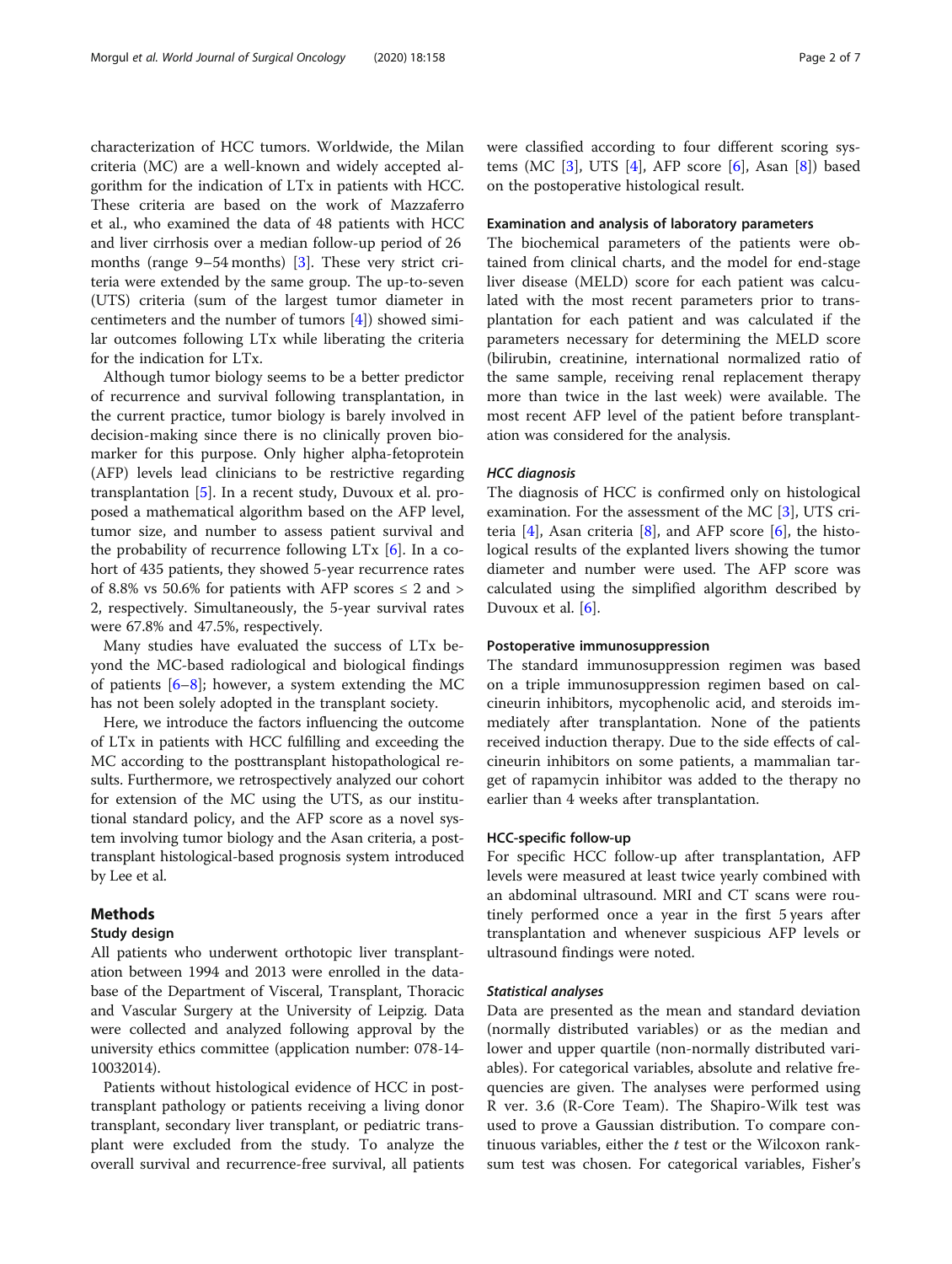exact test was carried out. Patient survival is demonstrated on Kaplan-Meier curves with the log-rank test. Cox regression and logistic regression were used for multivariate analyses. A  $p$  value less than 0.05 was considered significant.

## Results

## Patient demographics

During the study period, 816 liver transplantations were performed. A total of 120 patients (22 females and 98 males) showing clear evidence of HCC in posttransplant pathology were included in the analysis, with a median age of 61 years  $(Q1, Q3 54.7, 65.4)$ . Twenty-six patients underwent transplantation before the MELD scoring system was implemented in Germany. The calculated median MELD score was 11 (Q1, Q3 8, 15). The most frequent causes of liver cirrhosis were alcoholic liver disease (ALD) and viral hepatitis ( $n = 75$  and 21, respectively). The median waiting time was 222 days (Q1, Q3 72.5, 347 days) (Table 1).

## HCC diagnosis

Eighty-nine patients received a diagnosis of HCC prior to transplantation based on a biopsy or MRI and CT scan, and the diagnosis was proven by postoperative pathology. Incidental HCC was detected in 31 patients according to the postoperative pathological examination. In our population, biopsy was performed preoperatively in 46 cases, proving HCC in 36 patients with 78.2% accuracy, followed by MRI with 68.6% accuracy (35 out of 51 patients) and CT with 64.3% accuracy (72 out of 112 patients). In total, 62.5% of all patients received transarterial chemoembolization as bridging therapy, followed by radiofrequency ablation or both. According to the postoperative histological results, 74 of 120 patients met the MC, 86 patients met the UTS criteria, and 85 patients met the Asan criteria. Out of 46 MC-exceeding patients, 12 patients fulfilled UTS and 11 patients fulfilled the Asan criteria.

The AFP score could be calculated only for 105 patients due to the missing AFP values of 15 patients. A total of 79 patients had an AFP score equal to or less than 2. Only five patients exceeding the MC had an AFP score equal to or less than 2.

## HCC recurrence-free survival

Seventeen of the 120 patients (14.2%) developed HCC recurrence after a median of 28 months following transplantation (range 5–63 months). According to the univariate analyses, the parameters sex, age ( $\leq$  or  $> 65$ years), underlying disease, MELD score, and pretreatment were not associated with HCC recurrence in our cohort. Only the AFP level ( $p = 0.009$ ), number of tumors ( $p = 0.012$ ), maximum diameter of the largest

|             | $[All], N = 120$  | Number |
|-------------|-------------------|--------|
| Age         | 61 [54.7; 65.4]   | 120    |
| < 65        | 91 (75.8%)        |        |
| > 65        | 29 (24.2%)        |        |
| Sex         |                   | 120    |
| F           | 22 (18.3%)        |        |
| M           | 98 (81.7%)        |        |
| Disease     |                   |        |
| <b>ALD</b>  | 75 (62.5%)        |        |
| <b>HCV</b>  | 14 (11.7%)        |        |
| <b>HBV</b>  | 7(5.8%)           |        |
| Cryptogen   | 12 (10%)          |        |
| Other       | 12 (10%)          |        |
| AFP (ng/ml) | 8.00 [4.10; 70.0] | 105    |

| Cryptogen           | 12 (10%)          |        |
|---------------------|-------------------|--------|
| Other               | 12 (10%)          |        |
| AFP (ng/ml)         | 8.00 [4.10; 70.0] | 105    |
| Waiting_time (days) | 212 [72.5; 347]   | 120    |
| $D$ (mm)            | 33.2 (20.8)       | 120    |
| MELD                | 11 [8; 15]        | 97     |
| $MELD \leq 15$      | 71 (73.2%)        |        |
| $MELD = 15-30$      | 17 (17.5%)        |        |
| MELD > 30           | 9 (9.28%)         |        |
| preTreat            |                   | 120    |
| No pre-treatment    | 45 (37.5%)        |        |
| Pre-treatment       | 75 (62.5%)        |        |
| $\mathcal N$        |                   | 100    |
| $N = 1$             | 59 (59.0%)        |        |
| $N = 1 - 3$         | 30 (30.0%)        |        |
| N > 3               | 11 (11.0%)        |        |
| Grade               |                   | 59     |
| 1                   | 23 (39.0%)        |        |
| $\overline{2}$      | 33 (55.9%)        |        |
| 3                   | 3(5.08%)          |        |
| Asan                |                   | 120    |
| Exceeding           | 35 (29.2%)        |        |
| Fulfilling          | 85 (70.8%)        |        |
| AFP score           |                   | $105*$ |
| >2                  | 26 (24.8%)        |        |
| $\leq$ 2            | 79 (75.2%)        |        |
| <b>MC</b>           |                   | 120    |
| Exceeding           | 46 (38.3%)        |        |
| Fulfilling          | 74 (61.7%)        |        |
| <b>UTS</b>          |                   | 120    |
| Exceeding           | 34 (28.3%)        |        |
| Fulfilling          | 86 (71.7%)        |        |

ALD alcoholic liver disease, HCV hepatitis C virus, HBV hepatitis B virus, AFP alpha-feto protein in ng/ml, D diameter of the largest tumor in mm, MELD model of end-stage liver disease, N number of tumors, MC Milan criteria, UTS up-to-seven criteria

\*Missing AFP values for 15 patients. Data are shown as the average and standard deviation (round brackets) for normally distributed data and as the median and quantiles (square brackets) for non-normally distributed data

#### Table 1 Patient demographics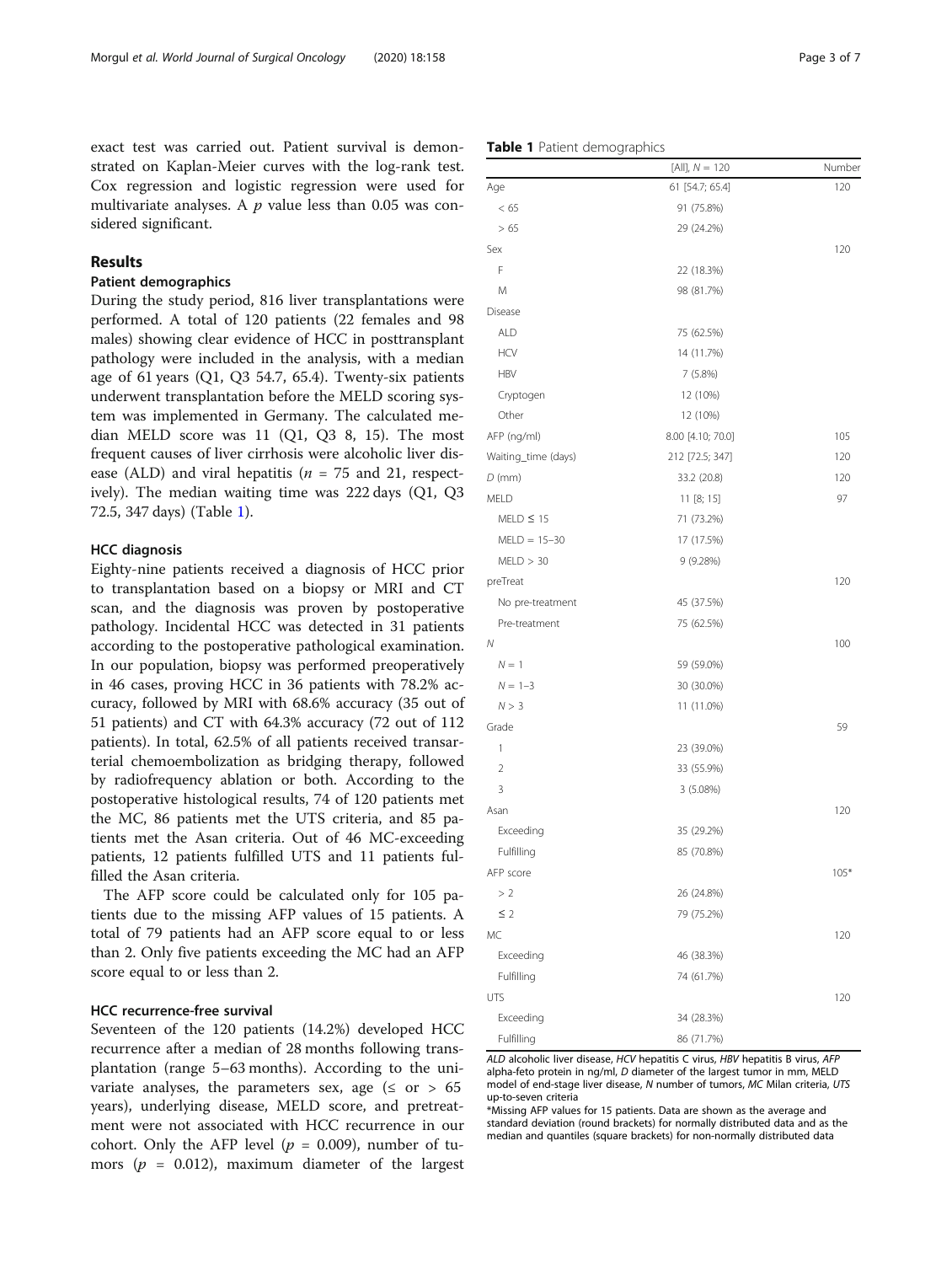tumor ( $p = 0.015$ ), and tumor grade ( $p = 0.045$ ) were related to HCC recurrence.

Four of 74 (5.4%) patients fulfilled the MC criteria, four of 86 (4.7%) patients met the UTS criteria, and five of 85 (5.9%) patients fulfilled the Asan criteria and developed HCC recurrence. Five of 79 (6.3%) patients with an AFP score of 2 or less experienced HCC recurrence. These criteria were highly significant in the distinction between patients according to disease recurrence (MC p  $= 0.001$ , UTS criteria  $p < 0.001$ , Asan criteria  $p < 0.001$ , AFP score  $p = 0.009$ ). For the prediction of HCC recurrence, the sensitivity and specificity for the MC were 76% and 68%, respectively; for the UTS criteria, 76% and 80%, respectively; for the Asan criteria, 71% and 78%, respectively; and for the AFP score, 71% and 84%, respectively (Table 2). However, in the multivariate analyses, none of the parameters nor the scoring systems reached statistical significance (data not shown). According to the Kaplan-Meier curves, patients fulfilling UTS but exceeding the MC showed no significant changes in HCC recurrence (Fig. [1\)](#page-4-0).

## Overall survival

The overall survival rates were 76.7% for 1 year, 67.2% for 3 years, and 55.6% for 5 years. In total, 53 patients died during the follow-up period, most of them  $(n = 17)$ due to HCC recurrence. Fifteen patients died from sepsis and multi-organ failure. The third most common cause of death was cardiopulmonary complications. The univariate analyses of sex, age ( $\leq$  or  $>$  65 years), primary disease, MELD score, pretreatment, tumor diameter, number of tumors, and grade showed no statistically significant difference between survivors and non-survivors. Only AFP levels ( $p < 0.001$ ) showed significant differences between the groups.

The 1-, 3-, and 5-year survival rates for patients fulfilling the MC were 82%, 77%, and 69%, respectively; those for patients fulfilling the UTS criteria were 81%, 76%, and 71%, respectively; those for patients fulfilling the Asan criteria were 81%, 74%, and 70%, respectively; and those for patients with an AFP score  $\leq$  2 were 82%, 75%, and 52%, respectively. Similar to HCC recurrence, the criteria were also highly significant regarding survival (MC:  $p = 0.001$ , UTS criteria:  $p < 0.001$ , Asan criteria: p  $<$  0.001, AFP score:  $p = 0.002$ ). The sensitivity and specificity were 57% and 76%, respectively, for the MC; 49% and 88%, respectively, for the UTS criteria; 47% and 85%, respectively, for the Asan criteria; and 41% and 87%, respectively, for the AFP score (Table [3\)](#page-4-0). Again, according to the Kaplan-Meier curves, patients fulfilling UTS but exceeding the MC showed no significant changes in survival (Fig. [1\)](#page-4-0). However, in the multivariate analyses, none of the parameters nor the scoring systems reached statistical significance (data not shown).

Table 2 Univariate association analysis for HCC recurrence

|                     | $HCC, N = 17$   | No HCC, $N = 103$ | $p$ overall |
|---------------------|-----------------|-------------------|-------------|
| Age 65              |                 |                   | 0.357       |
| <65                 | 11 (64.7%)      | 80 (77.7%)        |             |
| > 65                | 6(35.3%)        | 23 (22.3%)        |             |
| Sex                 |                 |                   | 0.735       |
| F                   | 2(11.8%)        | 20 (19.4%)        |             |
| M                   | 15 (88.2%)      | 83 (80.6%)        |             |
| AFP (ng/ml)         | 165 [6.70; 435] | 7.10 [4.00; 39.1] | 0.009       |
| Waiting_time (days) | 230 [31.0; 394] | 211 [75.5; 344]   | 0.934       |
| $D$ (mm)            | 43.4 (20.0)     | 31.5 (20.6)       | 0.035       |
| <b>MELD</b>         |                 |                   | 1.000       |
| $MELD \leq 15$      | 12 (80.0%)      | 59 (72.0%)        |             |
| $MELD = 15 - 30$    | 2(13.3%)        | 15 (18.3%)        |             |
| MELD > 30           | 1(6.67%)        | 8 (9.76%)         |             |
| preTreat            |                 |                   | 1.000       |
| No pre-treatment    | 6 (35.3%)       | 39 (37.9%)        |             |
| Pre-treatment       | 11 (64.7%)      | 64 (62.1%)        |             |
| N                   |                 |                   | 0.012       |
| $N = 1$             | 1(12.5%)        | 58 (63.0%)        |             |
| $N = 1-3$           | 5(62.5%)        | 25 (27.2%)        |             |
| N > 3               | $2(25.0\%)$     | 9 (9.78%)         |             |
| Grade               |                 |                   | 0.045       |
| $\mathbf{1}$        | $0(0.00\%)$     | 23 (43.4%)        |             |
| $\overline{2}$      | 5 (83.3%)       | 28 (52.8%)        |             |
| 3                   | 1(16.7%)        | 2(3.77%)          |             |
| Asan                |                 |                   | < 0.001     |
| Exceeding           | 12 (70.6%)      | 23 (22.3%)        |             |
| Fulfilling          | 5 (29.4%)       | 80 (77.7%)        |             |
| AFP score           |                 |                   | < 0.001     |
| >2                  | 12 (70.6%)      | 14 (15.9%)        |             |
| $\leq$ 2            | 5 (29.4%)       | 74 (84.1%)        |             |
| МC                  |                 |                   | 0.001       |
| Exceeding           | 13 (76.5%)      | 33 (32.0%)        |             |
| Fulfilling          | 4 (23.5%)       | 70 (68.0%)        |             |
| <b>UTS</b>          |                 |                   | < 0.001     |
| Exceeding           | 13 (76.5%)      | 21 (20.4%)        |             |
| Fulfilling          | 4 (23.5%)       | 82 (79.6%)        |             |

Data are shown as the average and standard deviation (round brackets) for normally distributed data and as the median and quantiles (square brackets) for non-normally distributed data

AFP alpha-feto protein in ng/ml, D diameter of the largest tumor in mm, MELD model of end-stage liver disease, N number of tumors, MC Milan criteria, UTS up-to-seven criteria

## **Discussion**

HCC is the most studied primary tumor entity for the indication of liver transplantation. Because of the gap between the numbers of suitable donors and those of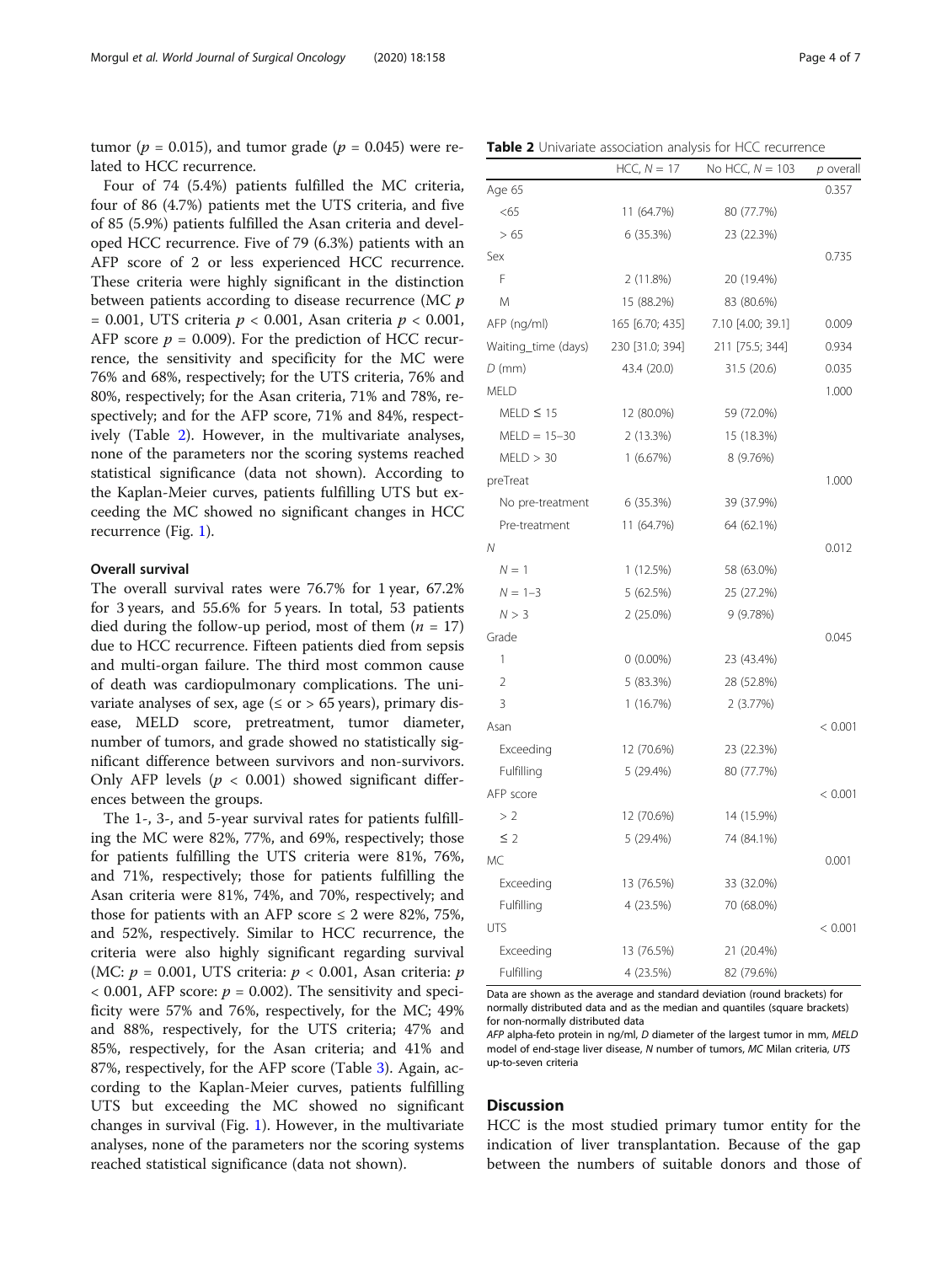<span id="page-4-0"></span>

patients on the waiting list, transplantation should only be performed in patients who benefit most from organ transplantation. These patients can only be identified by clear guidelines and objective scoring systems.

The MC are widely used for the selection of patients and are also embedded in the MELD-based organ allocation programs in [[1,](#page-6-0) [2](#page-6-0)]. Patients beyond the MC can be transplanted based on extended allocation policies [\[9](#page-6-0), [10\]](#page-6-0). However, the limit for the exclusion of patients with advanced tumors from liver transplantation should be defined since the increase in tumor burden is related to a poor prognosis following transplantation [\[11,](#page-6-0) [12\]](#page-6-0).

The current practice to prove the LTx indication is based on radiological findings such as tumor diameter and number of hepatic nodules. However, the accuracy of pre-transplant imaging in cirrhotic liver has been questioned in several studies when compared with posttransplant histopathology [[8,](#page-6-0) [13\]](#page-6-0).

To avoid these problems and to determine the real tumor load at the time of LTx, we analyzed our patients

|                     | Non-survivor, $N = 53$ | Survivor, $N = 67$ | $p$ overal |
|---------------------|------------------------|--------------------|------------|
| Age 65              |                        |                    | 0.248      |
| < 65                | 37 (69.8%)             | 54 (80.6%)         |            |
| > 65                | 16 (30.2%)             | 13 (19.4%)         |            |
| Sex                 |                        |                    | 1.000      |
| F                   | 10 (18.9%)             | 12 (17.9%)         |            |
| M                   | 43 (81.1%)             | 55 (82.1%)         |            |
| AFP (ng/ml)         | 36.1 [5.40; 234]       | 6.20 [3.50; 26.5]  | < 0.001    |
| Waiting_time (days) | 236 [77.0; 370]        | 198 [64.5; 316]    | 0.319      |
| $D$ (mm)            | 36.8 (20.1)            | 30.3(21.1)         | 0.091      |
| <b>MELD</b>         |                        |                    | 0.703      |
| $MELD \leq 15$      | 29 (69.0%)             | 42 (76.4%)         |            |
| $MELD = 15-30$      | $9(21.4\%)$            | 8 (14.5%)          |            |
| MELD > 30           | 4 (9.52%)              | 5 (9.09%)          |            |
| preTreat            |                        |                    | 0.319      |
| No pre-treatment    | 23 (43.4%)             | 22 (32.8%)         |            |
| Pre-treatment       | 30 (56.6%)             | 45 (67.2%)         |            |
| Ν                   |                        |                    | 0.109      |
| $N = 1$             | 18 (48.6%)             | 41 (65.1%)         |            |
| $N = 1-3$           | 12 (32.4%)             | 18 (28.6%)         |            |
| N > 3               | 7 (18.9%)              | 4 (6.35%)          |            |
| Grade               |                        |                    | 0.559      |
| 1                   | 8 (32.0%)              | 15 (44.1%)         |            |
| $\overline{2}$      | 15 (60.0%)             | 18 (52.9%)         |            |
| 3                   | $2(8.00\%)$            | $1(2.94\%)$        |            |
| Asan                |                        |                    | < 0.001    |
| Exceeding           | 25 (47.2%)             | 10 (14.9%)         |            |
| Fulfilling          | 28 (52.8%)             | 57 (85.1%)         |            |
| AFP score           |                        |                    | 0.002      |
| >2                  | 18 (40.9%)             | 8 (13.1%)          |            |
| $\leq$ 2            | 26 (59.1%)             | 53 (86.9%)         |            |
| МC                  |                        |                    | 0.001      |
| Exceeding           | 30 (56.6%)             | 16 (23.9%)         |            |
| Fulfilling          | 23 (43.4%)             | 51 (76.1%)         |            |
| <b>UTS</b>          |                        |                    | < 0.001    |
| Exceeding           | 26 (49.1%)             | 8 (11.9%)          |            |
| Fulfilling          | 27 (50.9%)             | 59 (88.1%)         |            |

Table 3 Univariate association analysis of survival

Data are shown as the average and standard deviation (round brackets) for normally distributed data and as the median and quantiles (square brackets) for non-normally distributed data

AFP alpha-feto protein in ng/ml, D diameter of the largest tumor in mm, MELD model of end-stage liver disease, N number of tumors, MC Milan criteria, UTS up-to-seven criteria

based on histopathological results. Then, we retrospectively classified the patients into established indication criteria for patients with HCC and assessed postoperative survival.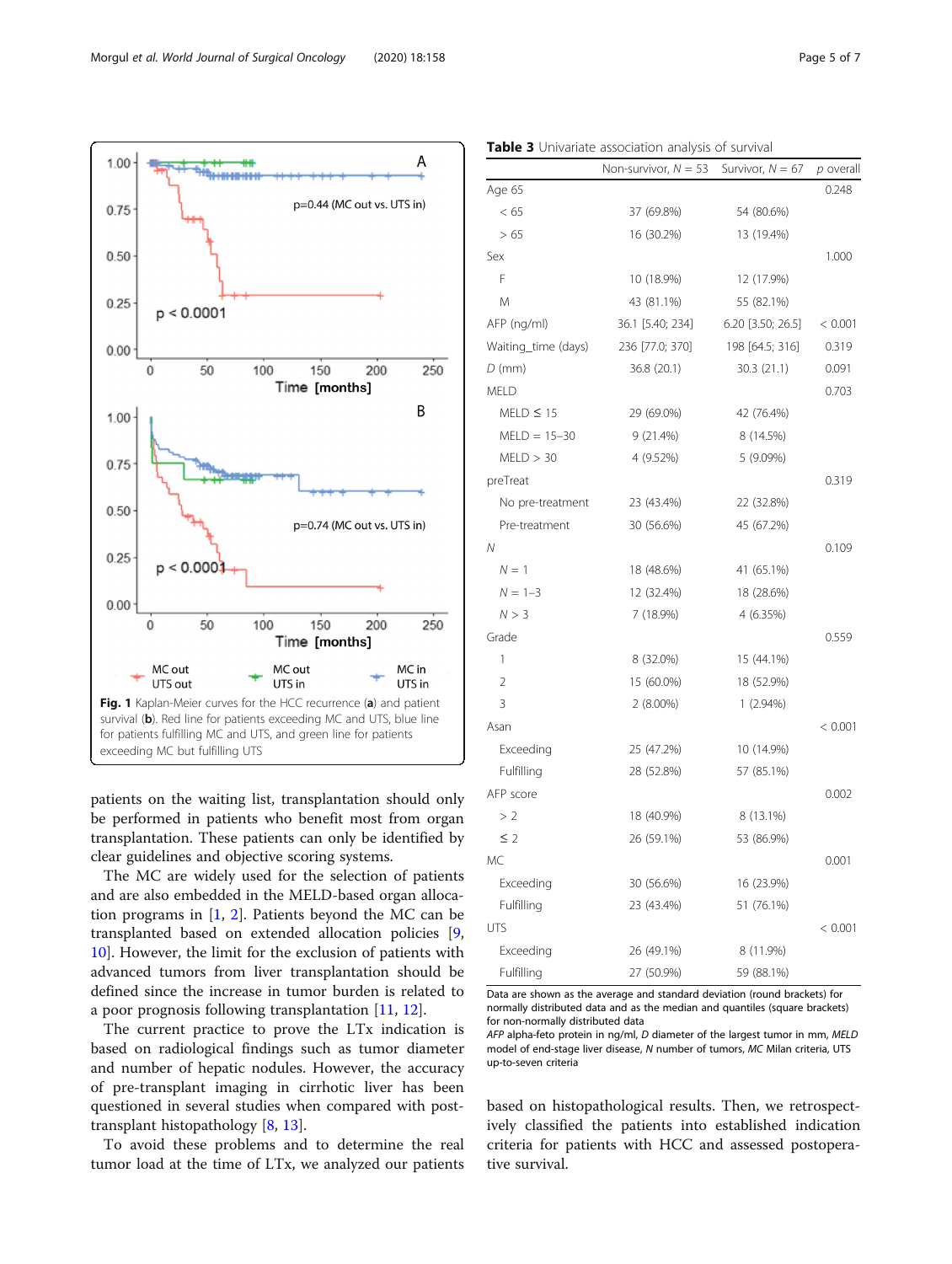In the same manner, Lee et al. investigated the basic histopathological features of patients with HCC in living donor liver transplantation and introduced the so-called Asan criteria. Meeting the Asan criteria (largest tumor diameter  $\leq$  5 cm, number of tumors  $\leq$  6), they could achieve a 5-year overall survival of 76.3%, which was not significantly higher than the 5-year survival if meeting the MC in their population.

In our patients, who were transplanted following deceased donation, we observed similar survival curves for the patients fulfilling the MC or UTS or Asan criteria. Current data on the outcome of patients fulfilling the MC show overall 1-, 3-, and 5-year survival rates of 85– 93%, 75–81%, and 68–73%, respectively [\[14](#page-6-0), [15](#page-6-0)]. Our data were comparable to the international data showing 1-, 3-, and 5-year overall survival rates of 82%, 77%, and 69%, respectively, within the MC. Using extension criteria such as the AFP score, UTS, and Asan, we were able to show similar results [[6,](#page-6-0) [8,](#page-6-0) [16,](#page-6-0) [17\]](#page-6-0).

Interestingly, in our study, patients with an AFP score equal to or less than 2 showed a 5-year survival rate of 52%, a significantly worse long-term survival compared to patients in other groups. This difference is most likely due to the missing AFP data of 15 patients and consequently reduced statistical power.

An independent factor influencing postoperative survival after transplantation is the recurrence of HCC. In our analysis, HCC recurrence occurred after a median follow-up period of 28 months after transplantation. All of these patients died during the follow-up period. The univariate analysis determined a significant influence of the AFP level, number of tumors, maximum diameter of the largest tumor, and tumor grade on the outcome after LTx.

Whether AFP is a reliable marker is still an ongoing topic, and the cutoff AFP level as a contraindication for LTx has not been determined. In our study, only 21 patients with a maximum AFP level higher than 100 ng/ml and only ten patients with an AFP level higher than 500 ng/ml were transplanted, showing no unique survival or recurrence features (data not shown). Thus, we cannot assess a cutoff AFP level for contraindication for LTx in concordance with the current guidelines [\[5](#page-6-0)].

In our detection of HCC recurrence, established clinical scores, such as the MC, UTS criteria, Asan criteria, and AFP score, showed similar prediction for HCC recurrence following LTx. Concerning the two endpoint parameters together (overall survival and recurrence), the best performance with sensitivity and specificity was achieved when considering the UTS criteria.

Using UTS as the extension criteria for LTx, we could add 12 patients fulfilling UTS, which were beyond the MC and were theoretically excluded from regular allocation policy. Interestingly, the patients fulfilling the UTS but exceeding the MC in our population showed similar survival and recurrence rates compared to the patients fulfilling MC only. Thus, the extension of the MC using the UTS criteria for the indication for LTx must be considered in standard care.

The most important limitation of this study is its retrospective design. Secondly, the preoperative imaging techniques during the entire study period (1993 until 2012) were not exactly comparable. However, the sensitivity of preoperative imaging for focal lesions in cirrhotic tissue is still limited [\[18](#page-6-0)]. The consideration of tumor biology and the underlying disease needs to be included in the indication for LTx. New strategies, such as the detection of biomarkers in tumor tissue as well as in the sera of patients with HCC, could help identify new parameters for an indication for LTx in patients with HCC [[19,](#page-6-0) [20](#page-6-0)].

## Conclusion

In conclusion, we were able to confirm the indication criteria for liver transplantation (MC, UTS criteria, Asan criteria, AFP score) based on the postoperative histopathological results in our population. In terms of specificity and sensitivity, the UTS criteria are superior to the other criteria in terms of overall and recurrence-free survival. Consequently, we consider using UTS criteria as the standard criterion for LTx indication.

#### Abbreviations

MC: Milan criteria; LTx: Liver transplantation; HCC: Hepatocellular carcinoma; UTS: Up-to-seven; AFP: Alpha-fetoprotein; MELD: Model for end-stage liver disease; ALD: Alcoholic liver disease

#### Acknowledgements

Not applicable

#### Authors' contributions

All authors read and approved the manuscript. MHM and PF have designed the study, collected data, analyzed the data, and wrote the manuscript. AK has designed the study and collected and analyzed the data. UG has analyzed the data and edited the manuscript. KS and HMH have collected the data and edited the manuscript. HMT has designed the study, analyzed the data, and edited the manuscript. MB has designed the study, analyzed the data, and wrote the manuscript.

#### Authors' information

Mehmet Haluk Morgul and Philipp Felgendreff contributed equally to this work.

#### Funding

Not applicable

## Availability of data and materials

The datasets used and analyzed during the current study are available from the corresponding author on reasonable request.

#### Ethics approval and consent to participate

This retrospective database analysis study was approved by the institutional review board of the University of Leipzig Ethics Committee (ethical committee application number: 078-14-10032014), and the requirement to obtain informed consent was waived.